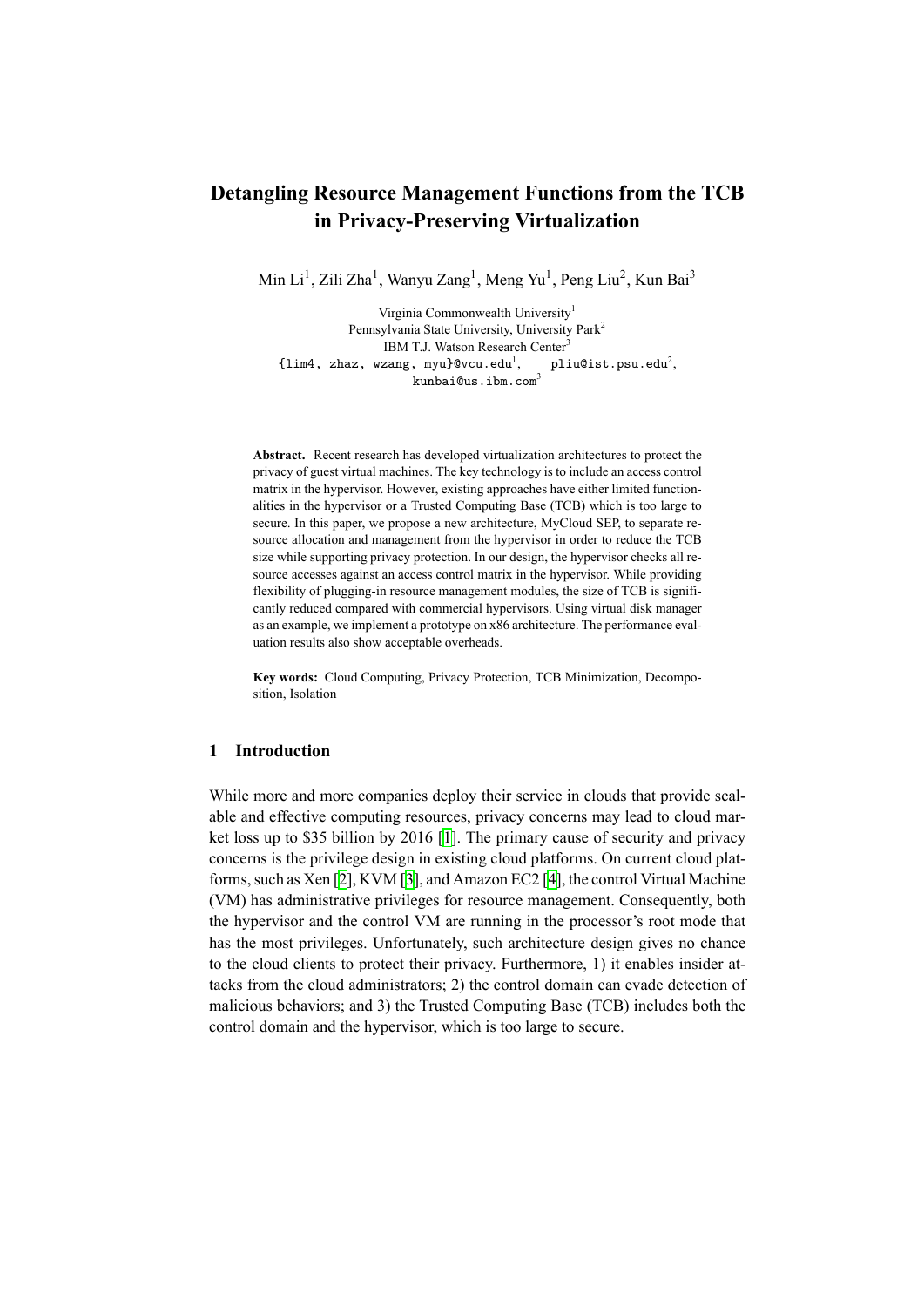In order to solve the privacy protection problems, recent research such as Self-Service Cloud (SSC) [5] proposed to divide the privileges of Dom0 (control VM) into smaller domains including MTSD domains and user domains. The smaller domains are running in the same processor privilege as legacy Dom0. The TCB size of such design is still very large because SSC does not move the third-part drivers and control VM to a non-[pr](#page-16-4)ivileged mode. Our previous work MyCloud [6] achieves a verifiable TCB size with only 6K LOCs by removing the control VM from the processor root mode. We create a user configurable Access Control Matrix (ACM) in the hypervisor to protect the privacy of guest VMs. However, the fu[nc](#page-16-5)tionalities of the hypervisor in MyCloud are very limited.

In this paper, we propose an innovative structure, MyCloud SEP (SEP for separation), to solve the separation of functionality and security check. In our design, we put resource allocator and management outside the hypervisor. Security checks are included in the hypervisor. Such design enables the flexibility of resource management. In this paper, we use virtual disk management as an example to explain our technology. The same approach can be applied to other types of resource management in virtualization platforms.

In MyCloud SEP, since the control VM and resource managers are moved to the processor's non-root mode, the new structure reduces the TCB by an order of magnitude (the size is similar to that of MyCloud) compared with commercial hypervisors. Compared with our previous work, the new architecture supports better functionalities without significantly increasing the TCB size. In summary, our new contributions are: 1) To the best of our knowledge, this is the first effort to separate resource allocation from security checks in order to reduce the hypervisor size; 2) The proposed architecture enables privacy protection and full functionality of a hypervisor without significantly increasing the TCB size; and 3) Our performance evaluations show acceptable overheads.

The rest of the paper is organized as follows. Section 2 discusses related work. Section 3 clarifies assumptions and threat model, and describes our proposed architecture. Section 4 describes the detailed implementations. The experimental results are presented in Section 5 . Section 6 discusses how diff[er](#page-1-0)ent threats are handled. Finally, [S](#page-3-0)ection 7 concludes the paper.

## **2 Related Work**

<span id="page-1-0"></span>In traditional cloud platforms, the cloud provider owns full privileges over the VMM and users' VMs, providing no way for the cloud users to protect their own privacy. To address the threats from the administrative domain, previous research has been focused on shrinking the TCB either by disaggregation of privileges functionality of the control domain [5,7] or by splitting VMM into smaller compo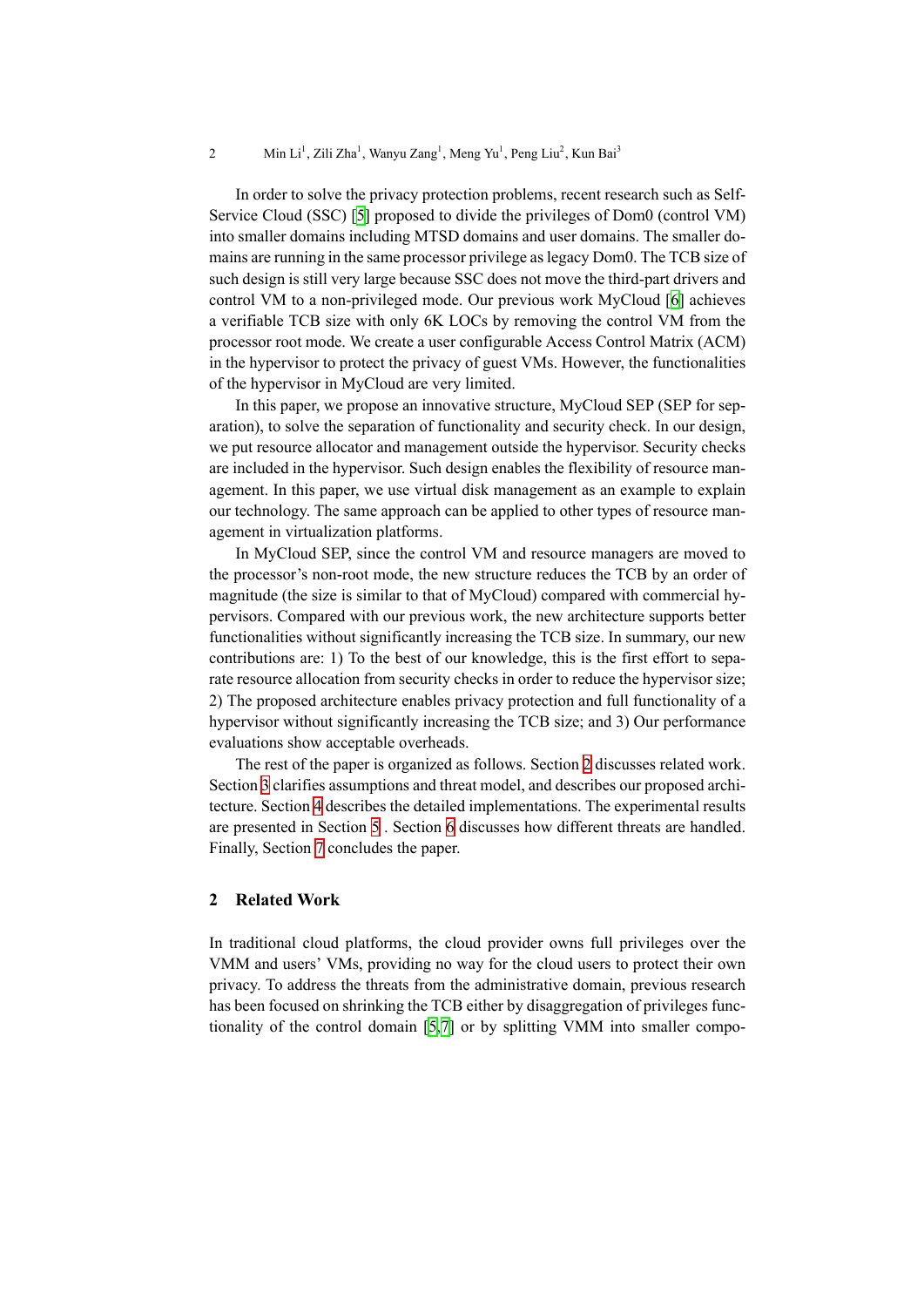nents based on nested virtualization[8]. Self-Service Cloud computing (SSC) [5] allows client VMs to execute some management of privileges, which used to be provided in administrative domain. SplitVisor [8] splits VMM into a smaller part as the minimized TCB to enforce isolation and a larger part to provide rich service functionality. Nevertheless, this desi[gn](#page-16-6) is not compatible with current cloud co[m](#page-16-4)puting schemes because the cloud users are req[ui](#page-16-6)red to upload a specialized guest VMM.

Similar to SplitVisor, some approaches investigate the use of nested virtualization to disaggregate some host VMM components to the guest VMM [9,10,11]. CloudVisor [9] introduces a small security monitor underneath the VMM to enforce strict isolation among the VMM and the host VMs using nested virtualization. According to our understanding, CloudVisor's late launch includes the host operating system of KVM as part of the TCB, though it is not explicitly stated. H[en](#page-16-7)[ce](#page-16-8)[, th](#page-16-9)e TCB is still [to](#page-16-7)o large due to the large code base of the whole operating system. Moreover, to deploy nested virtualization on x86 hardware imposes tremendous performance penalties that increase exponentially with nesting depth [12].

To reduce the size of the TCB even further, NOVA [13,14] constructs a microkernel based VMM with 9K LOCs. Nonetheless, Its TCB is not markedly decreased since the microhypervisor is still in charge of complex management t[ask](#page-16-10)s, such as address space allocation, interrupt and exception handling. Therefore, the thin TCB is still difficult to verify dynamically. Compared with thi[s, N](#page-16-11)[oH](#page-16-12)ype [15,16] narrows down the attack surface of the hypervisor by dynamically eliminating VMM layer. However, the number of VMs that can run simultaneously on the physical platform are restricted since it requires one-VM-per-core on multi-core processors and preallocated nested page table. Flicker [17] is considered as a privac[y pr](#page-16-13)[ote](#page-16-14)ction solution based on the hardware features provided by the hardware vendors, like Intel and AMD. It significantly enhances the security and reliability of the code while at the same time inducing large performance overhead. Other than that, it only offers application level protection and is no[t a](#page-17-0) general solution for VMs in cloud.

Besides above architectural improvement attempts, many research efforts focus on protecting the privacy of user application against untrusted operating system using a VMM-based approach [18,19,20,21,22]. The goal of our work is different from that of above research. We aim to protect privacy of guest VMs (including the hosted user applications) against the untrusted cloud administrators, rather than protecting the user applications' privacy against the untrusted OS.

Our previous work, MyClo[ud,](#page-17-1) [ac](#page-17-2)[hie](#page-17-3)[ves](#page-17-4) [a v](#page-17-5)erifiable TCB size (6K LOCs) by removing the control VM from the processor root mode. It also has a flexible privacy protection mechanism based on a user configured ACM. MyCloud isolates the memory space among guest VMs, physical devices and the hypervisor. However, the functionalities of the hypervisor are limited, e.g., needs device level support of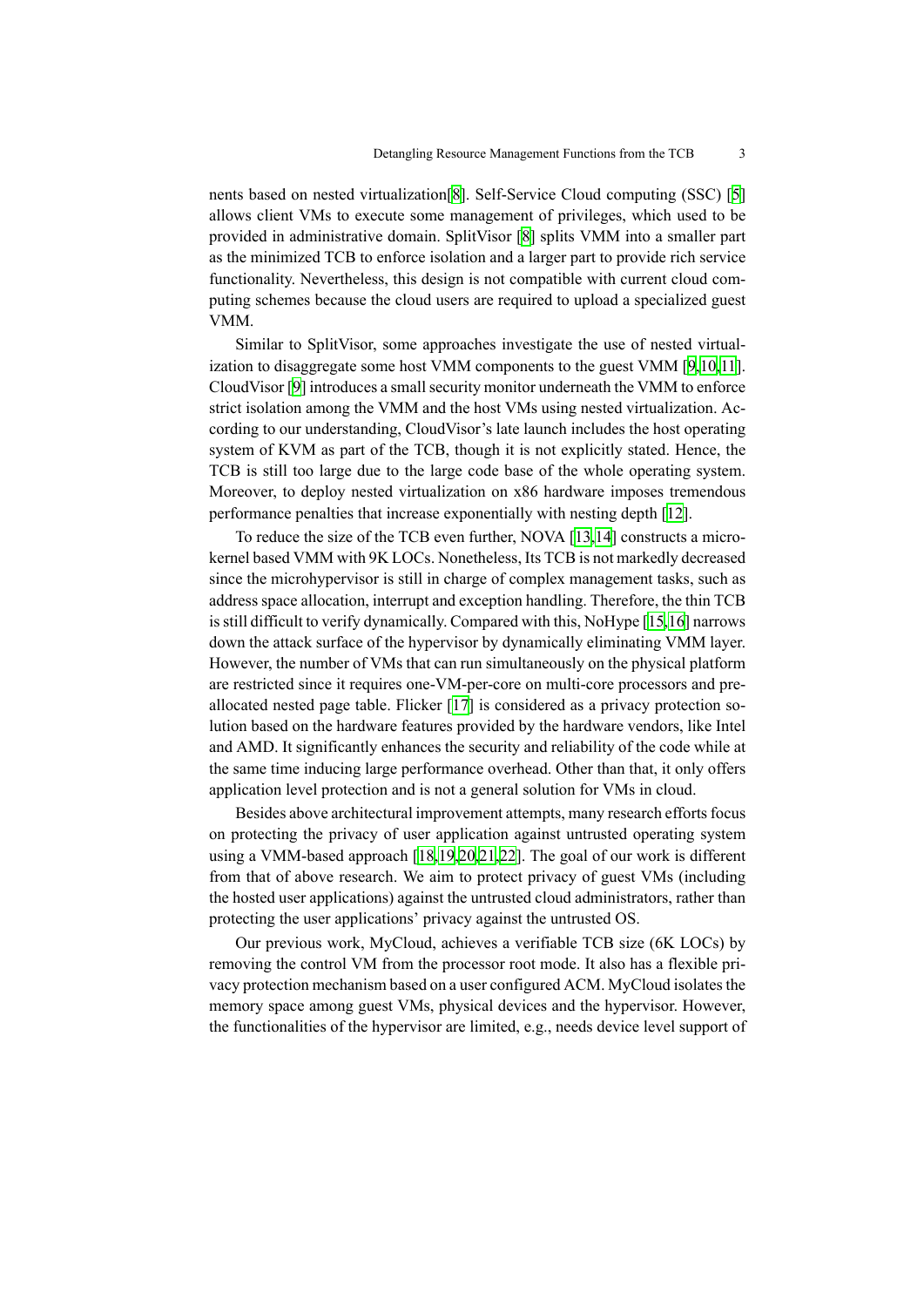virtualization. To remove the restrictions and better support physical devices, we propose a design that launches resource managers in the non-root mode. The procedure and results of resource management can be monitored by the hypervisor in the root mode. Through this design, MyCloud SEP provides better functionalities without significantly increasing the hypervisor size.

# **3 MyCloud SEP Architecture**

#### **3.1 Threat Model and Assumptions**

<span id="page-3-0"></span>We take *insider attacks* into consideration but we must distinguish the *cloud administrators* from the *cloud providers*. Generally, the famous cloud providers such as Amazon [4], Microsoft [23] and Hewlett-Packard [24] have strong motivation to protect users' privacy rather than reveal customers' privacy. Protecting users' privacy will increase the reputation of cloud enterprises to a large extent and bring more economic benefits. On the contrary, the cloud administrators employed by the cloud pr[ov](#page-16-3)iders may b[e m](#page-17-6)otivated to disclose cl[oud](#page-17-7) tenants' privacy to pursue monetary benefits. Moreover, any mistakes they make by accident may breach users' privacy or help external attackers to compromise guest VMs. Therefore, we consider the cloud administrators malicious.

Due to many vulnerabilities from the device drivers, device emulation and software components in the control VM [25,26,27], the external adversary can compromise the control VM and obtain the administrative privilege of the cloud platform. Afterwards, the external adversary will exploit cloud tenants' private data. Meanwhile, the external adversary can also breach the cloud users' privacy relying on the vulnerabilities found in curr[ent](#page-17-8) [vir](#page-17-9)[tua](#page-17-10)l machine monitors (VMM) design [28,29,30,31,32]. Furthermore, the console interface provided by the cloud provider is also vulnerable to many *external attacks* [33,34].

In MyCloud SEP design, we take both insider and external attacks into consideration. But the physical attack [35] is out of the scope of this paper. The cloud [pro](#page-17-11)[vid](#page-17-12)[er c](#page-17-13)[an](#page-17-14) [sol](#page-17-15)ve the physical attack by deploying more protection mechanisms on the server side such as secure door contr[ol s](#page-17-16)[yste](#page-17-17)m.

In this paper, we assume that the cloud providers can utilize Intel Trusted Execution Technology (TXT) [36] and [chip](#page-17-18)-based Trusted Platform Module (TPM) [37] to measure the integrity of the hypervisor execution environment before MyCloud SEP is loaded. This is not a strong assumption since now all servers are using the technology or similar ones. Similarly, we assume that the System Management Range Register (SMRR)i[s p](#page-17-19)roperly configured in order to protect the proce[ssor](#page-17-20) System Management Mode (SMM) from attacks [38].

We will not discuss how to make a mutually agreed access control policy between the cloud providers and cloud tenants in this paper. It is up to the cloud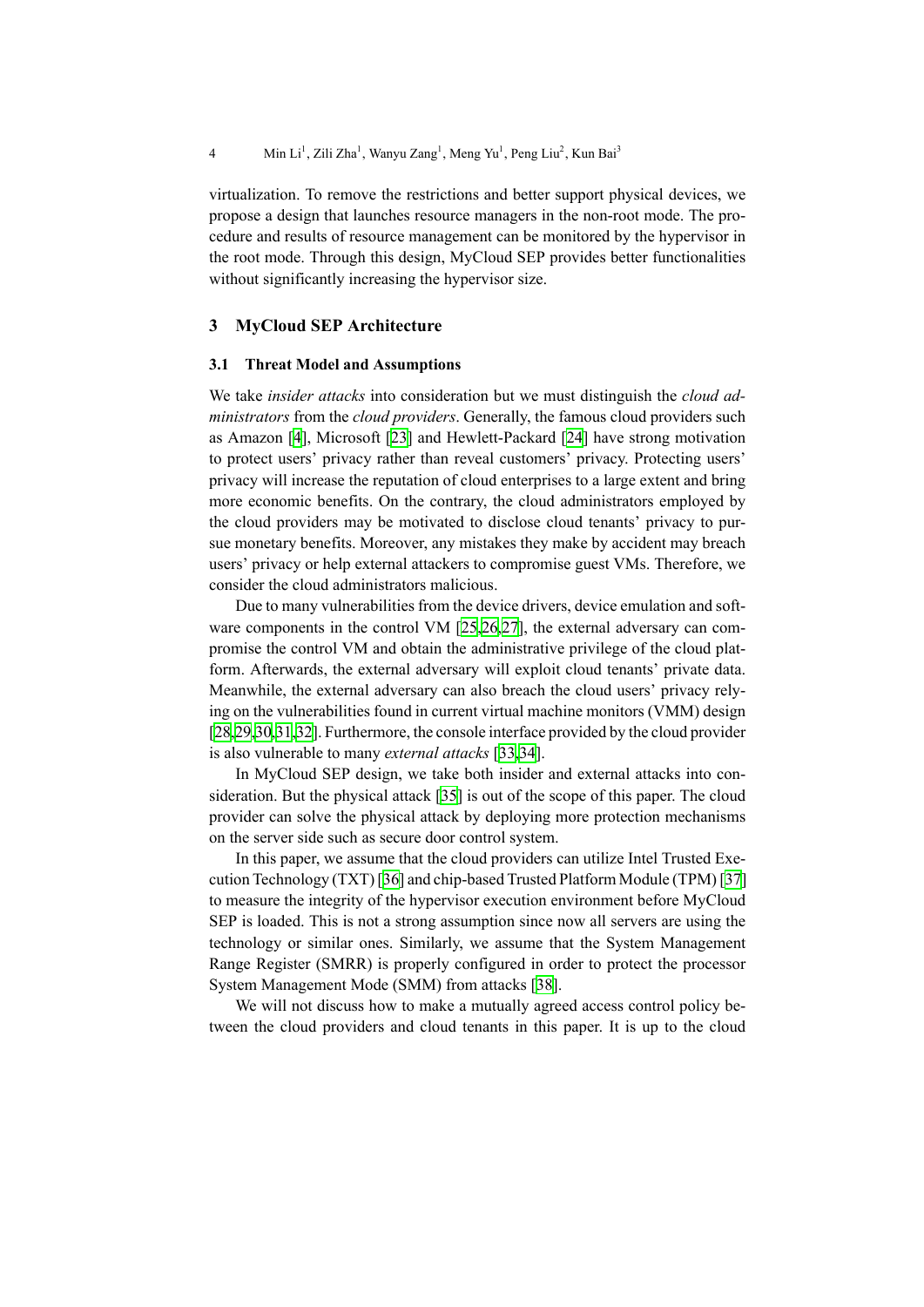providers and cloud users to decide which part of memory can be accessed. My-Cloud SEP just provides isolated execution environment and mechanisms to implement the access control policies.

<span id="page-4-0"></span>

# **3.2 Virtualization Architecture**

Fig. 1: MyCloud SEP architecture design.

The architecture of MyCloud SEP is shown in Figure 1. Using Intel virtualization technology [**?**], the software stack of MyCloud SEP is divided into *root* mode and *non-root* mode. Each mode in MyCloud SEP has the same ring privilege structure from ring 0 to ring 3. As shown in Figure 1, the hypervisor runs in the root mode, while other components run in non-root mode. [W](#page-4-0)hen the hypervisor is booted, MyCloud SEP will stay in the root mode. The CPU will enter the non-root mode, when the hypervisor executes VMRESUME/VMLAUNCH instruction. If the guest VMs execute the privileged instructions, C[PU](#page-4-0) will automatically transfer to the root-mode and trigger hypervisor handlers via VMEXITs. After the hypervisor handles the privileged instruction, the guest VM can be resumed.

In Figure 1, the Platform Control VM is moved to non-root mode and a Virtual Disk Manager (VDM) launched in non-root mode will drive physical disks. Different from existing techniques, VDM is not part of the TCB and the access to the physical disks will be examined by the hypervisor against an ACM in the hypervisor. In MyCl[ou](#page-4-0)d SEP design, only the hypervisor and platform hardware are in the TCB. The TCB size is remarkably reduced because there is no operating system, physical device drivers and device emulator running in the privileged mode and the hypervisor will intercept all privileged instruction executed by the components in non-root mode.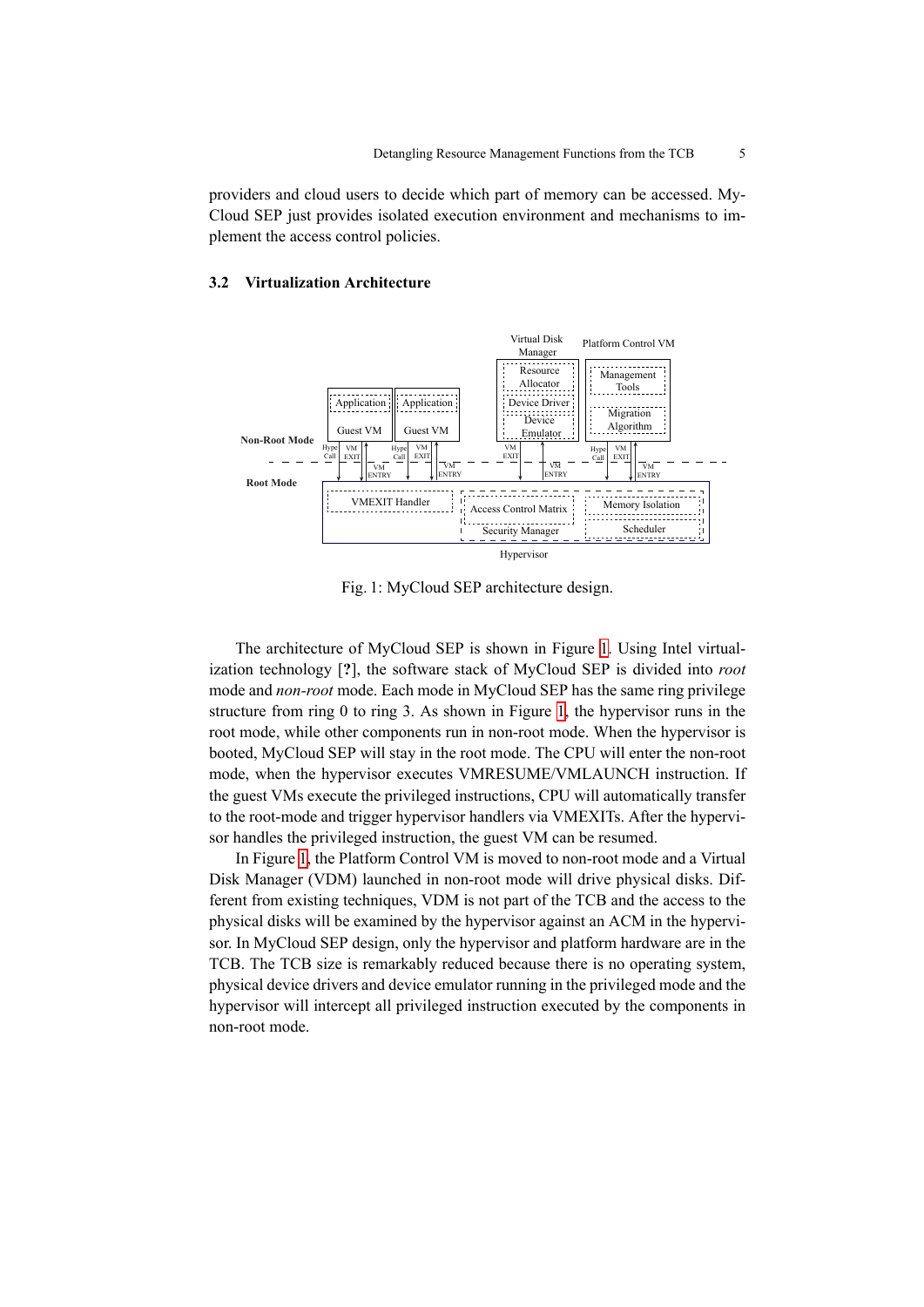Note that our architecture is different from Xen since the control VM is moved out of the processor's root mode. Also, different from other designs, we are not trying to put device management in a separate domain. Instead, our design goal is to put resource management outside the TCB. In the figure, we only show virtual disk management since in cloud environment, we usually need much less device support than a desktop computer does.

*Device Management* In this paper, we use virtual disks as an example to explain how to separate resource management from security management in the hypervisor. The virtual disk structure in MyCloud SEP is illustrated in Figure 2. As shown in the figure, each virtual machine, including the Platform Control VM, only has access to limited number of disks in the virtual disk pool. The Virtual Disk Manager manages the disk resources and has access privileges to the physical disks.

Note that all accesses to the physical disks will be checked [b](#page-5-0)y the hypervisor against the ACM in it. Although the device drivers and resource allocator work in non-root mode, MyCloud SEP will grant an access if and only if the access is permitted in the ACM. In the initialization process of a VM, the device drivers need a lot of device information such as manufacturer ID, etc.. MyCloud SEP intercepts the guest VM initialization operations and provides a device emulator to guest VMs. The device drivers in guest VMs may be malicious, thus, MyCloud SEP needs to monitor I/O from the device drivers in the guest VMs.

Since the resource allocator is out of the TCB, MyCloud SEP hypervisor will verify whether the results of resource allocation and allocation procedure (described in Section 4) are secure. For example, allocating the same disk block to multiple VMs is prohibited. The allocation of disks space should have no overlaps eit[her](#page-7-0).

The Virtual Disk Manager launched in non-root mode includes device emulators for guest VMs and physical device drivers for disks. In MyCloud SEP implementation, the Virtual Disk Manager is just a piece of codes which provides Intel AHCI [39] emulation and

<span id="page-5-0"></span>

Fig. 2: Virtual disk structure.

communicates with local SATA disks. The new design reduces the attack surface of Virtual Disk Manager. In order to monitor the activity of disk drivers, the hyper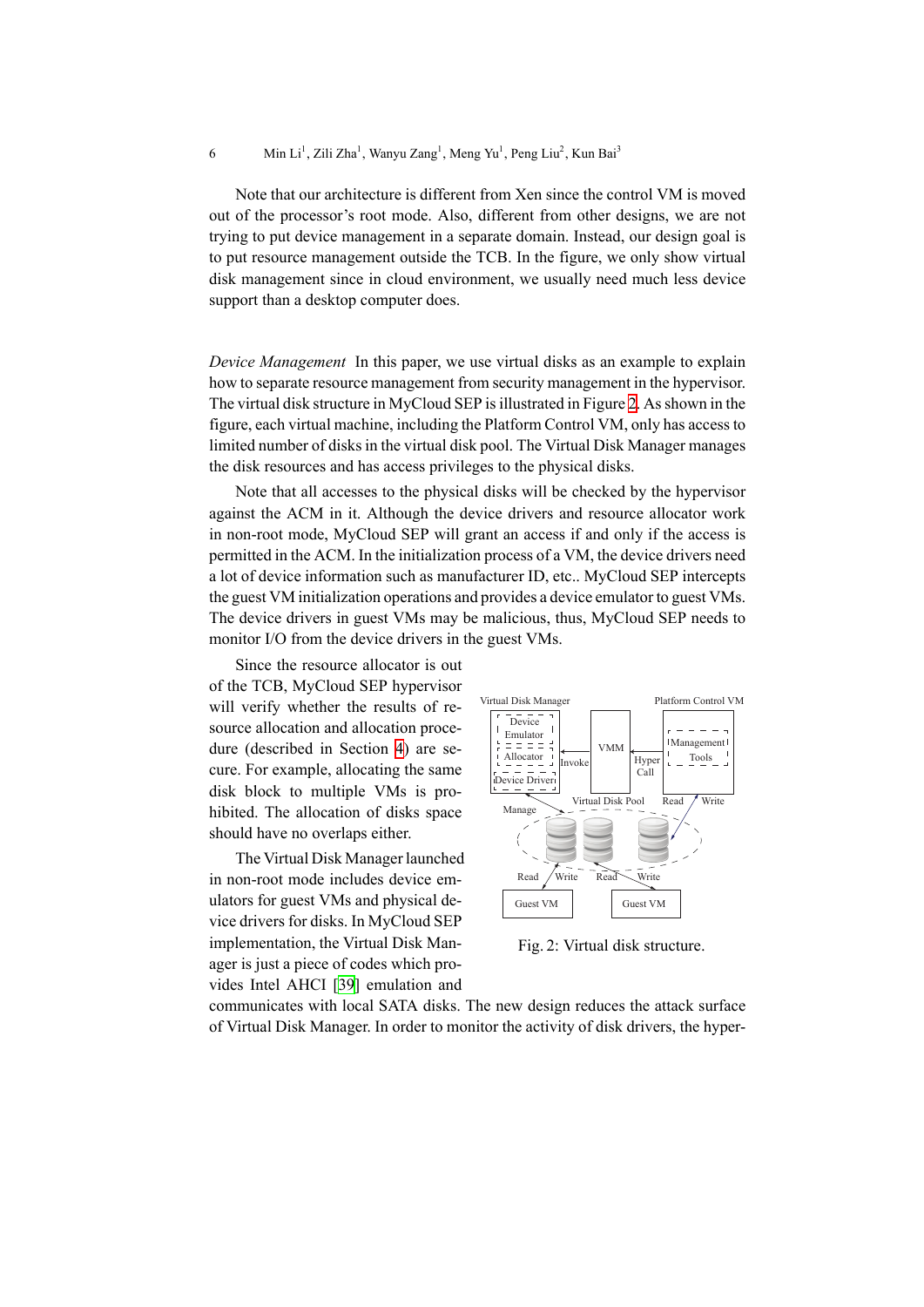visor will also create a VMCS structure and configure which instructions should be intercepted.

*MyCloud SEP Hypervisor* The hypervisor is the only component running in the root mode. Before the hypervisor is initialized, the boot loader of MyCloud SEP will verify the integrity of the hypervisor execution environment using Intel TXT technology. If the environment is secure, the hypervisor will be initialized. The initialization process of hypervisor completes the following tasks.

- **–** Detect E820 map and isolate the physical memory for other component.
- **–** Detect all PCI devices installed in cloud platform.
- **–** Configure IOMMU in order to isolate device memory and guest VM's memory.
- **–** Copy the hypervisor into specific memory address.

After the initialization process is finished, the hypervisor will be able to perform the following tasks

- **–** Create VMCS structure for the control VM, guest VMs and Virtual Disk Manager. Specify what should be trapped in each VMCS structure.
- **–** Create Access Control Matrix.
- **–** Handle interrupts and exceptions happened in the guest VMs and devices while checking those operations against ACM.
- **–** Deliver the device access operations from guest VMs to device emulator.
- **–** Schedule the guest VMs.

*The Platform Control VM* The hypervisor creates a VMCS for the Platform Control VM and launches it in non-root mode. In MyCloud SEP, the hypervisor will set VMCS for the control VM so that any memory access not in its EPT will be trapped by CPU. Therefore, even the Platform Control VM cannot access the memory of a guest VM without its explicit permissions. The guest VM can grant access permissions to its own memory space through a hypercall that modifies the ACM in hypervisor.

The Platform Control VM can still allocate resources because the hypervisor will provide resource utilization status through HyperCall API (described in Section 4). Thus, the Platform Control VM can migrate VMs as long as it follows resource allocation procedures and the resource allocation does not violate policies specified in ACM.

*Gue[st](#page-7-0) VMs* Although guest VMs are running in the non-root mode, they can configure the ACM table via interfaces (HyperCalls) provided by the hypervisor. The guest VMs can also implement some privileged work such as memory introspection. The VM image and configuration file are stored in the local storage. Normally,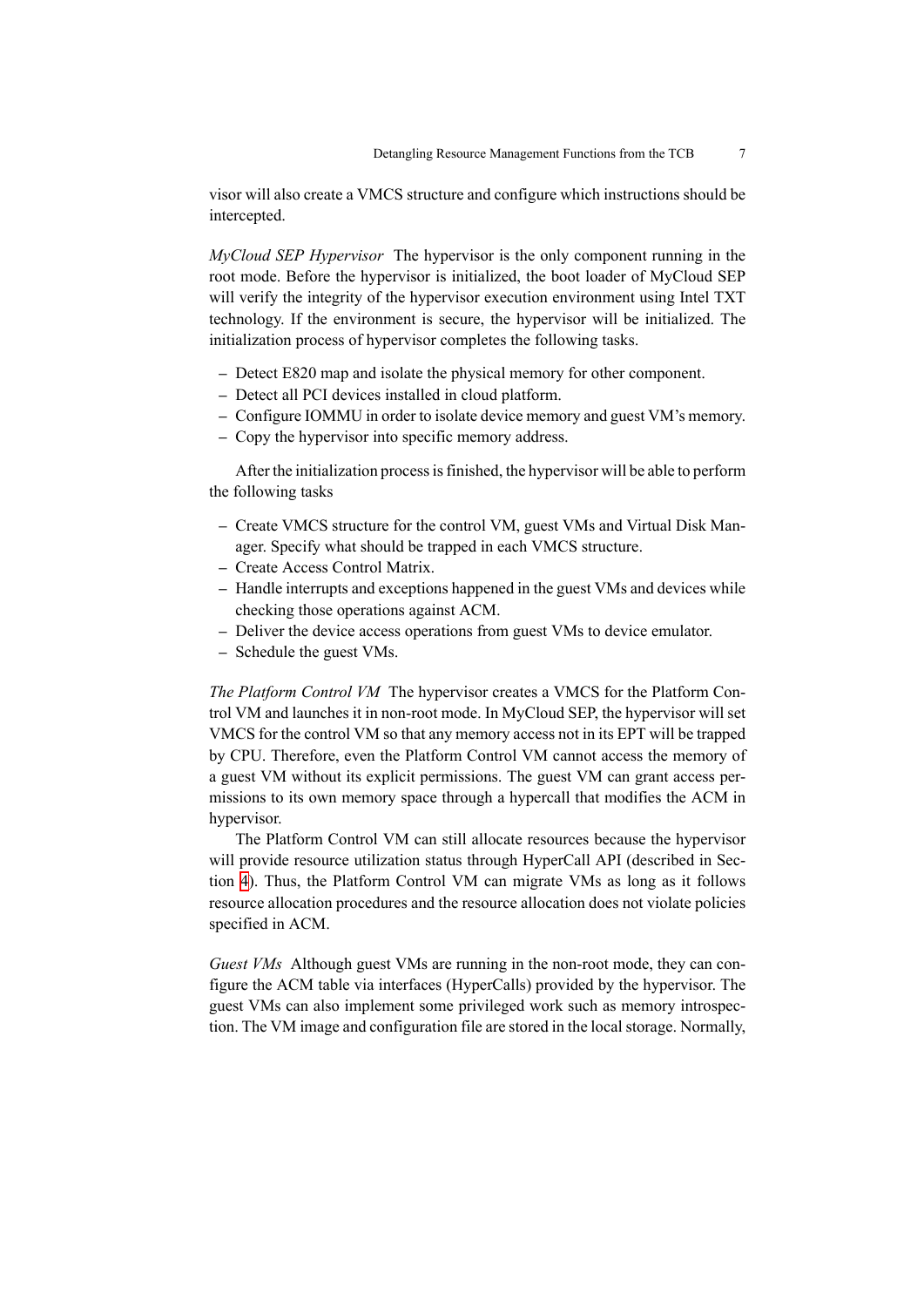the guest VMs are running as the same way in physical machine, because all of privileged instructions, interrupt and exceptions will be handled by the hypervisor. When a privileged instruction is executed in guest VMs, CPU will automatically switch to the root mode. Consequently, the hypervisor will receive a VMEXIT containing all information about the privileged instruction. After the hypervisor handles the privilege instruction, it will execute VMRESUME to return to the non-root mode. Guest VMs will receive the results generated by the hypervisor and resume.

# **4 Implementation**

#### **4.1 General Resource Management**

<span id="page-7-0"></span>There are resources on two types of devices - character devices and block devices. Character devices include keyboard, mouse and serial port etc,. Block devices include disks, network card etc,. In MyCloud SEP, block devices are managed in the unit of a "resource region". A resource region is specified by {start address, end address}. A region is not necessary to be the full address space for a VM. For example, a VM can have a disk block *ResourceRegion<sup>i</sup>* {(track #100, head #0, sector #15), (track #500, head #0, sector #15)}.

<span id="page-7-1"></span>

Fig. 3: Workflow of resource allocation

Figure 3 shows the procedure of how guest VMs apply for a block of resource. In step (1), the hypervisor sends I/O commands to port 0xcf8 and 0xcfc in order to obtain each PCI device configurations. The acquired PCI device structure includes base address (BAR), specified command and I/O ports etc,. The hypervisor will then register the [a](#page-7-1)llocation information in a data structure – Resource Access Recorder (RAR).

When a guest VM applies a new resource region, it starts with step  $(2)$ . The guest VM sends a HyperCall to the hypervisor. In order to improve the compatibility for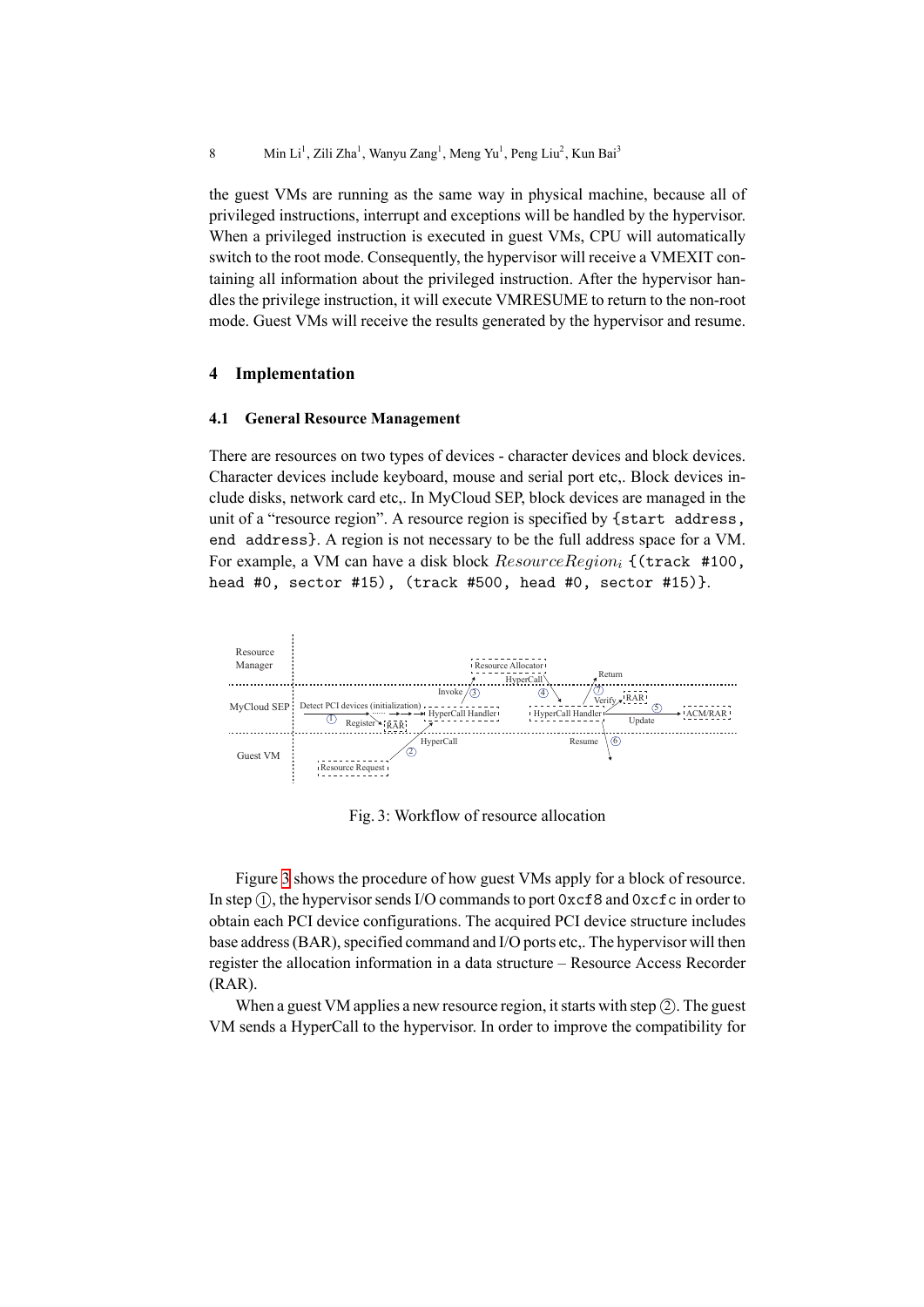different resource allocators and reduce the TCB size, MyCloud SEP allows multiple resource allocators in the non-root mode. The HyperCall handler invokes the resource allocators in step *⃝*<sup>3</sup> by VMLAUNCH instruction. The resource allocator will return the allocation plan by another HyperCall. Since the resource allocator is not trusted, the hypervisor will verify the allocation plan by checking the RAR table. If the plan is approved, the hypervisor will update the RAR and ACM table. In step  $(6)$ , the hypervisor will resume the guest VM with a new allocated resource region. Finally, the hypervisor returns the responses of the HyperCall sent from resource manager in step  $(7)$ .

The process to free a resource region is similar. First, a guest VM sends the request to the hypervisor. The hypervisor invokes the resource allocator in resource manager to generate a new resource allocation plan. Then, the hypervisor verifies the security of new resource allocation plan by searching the RAR table and checking ACM. Finally, the hypervisor will resume the guest VM after updating the ACM table.

#### **4.2 Access Authorization Based on ACM**

Table 1: Access Control Matrix in MyCloud SEP (VDM-Virtual Disk Manager, CVM-Control Virtual Machine, H-Hyper Calls, R-Read, W-Write, P- Permission Required )

<span id="page-8-0"></span>

|                     |      |      |      | $[Components]$ $[Hypervisor]$ $CVM VDM $ $ResourceRegion_i]$ $ResourceRegion_j)$ |
|---------------------|------|------|------|----------------------------------------------------------------------------------|
| $ Hypervisor $ Full | Full | Full | Full | Full                                                                             |
| CVM                 | Full |      |      |                                                                                  |
| VDM                 |      | Full |      |                                                                                  |
| $VM_i$              |      |      |      | Full                                                                             |
| $VM_i$              |      |      | Full |                                                                                  |

In MyCloud SEP, the hypervisor maintains an Access Control Matrix that is configurable by users, as shown in Table 1. The ACM table stores access permissions for each VM and resource regions. In the table, we use VDM as an example of resource managers. The VDM does not have direct access to any allocated resource regions such as disk blocks.

Note that the privilege design in My[C](#page-8-0)loud SEP is completely different from any of the existing cloud platform because the control VM does not have full privileges over the platform. In MyCloud SEP, the control VM is removed from the root mode and the privileges are specified in the ACM maintained by the hypervisor.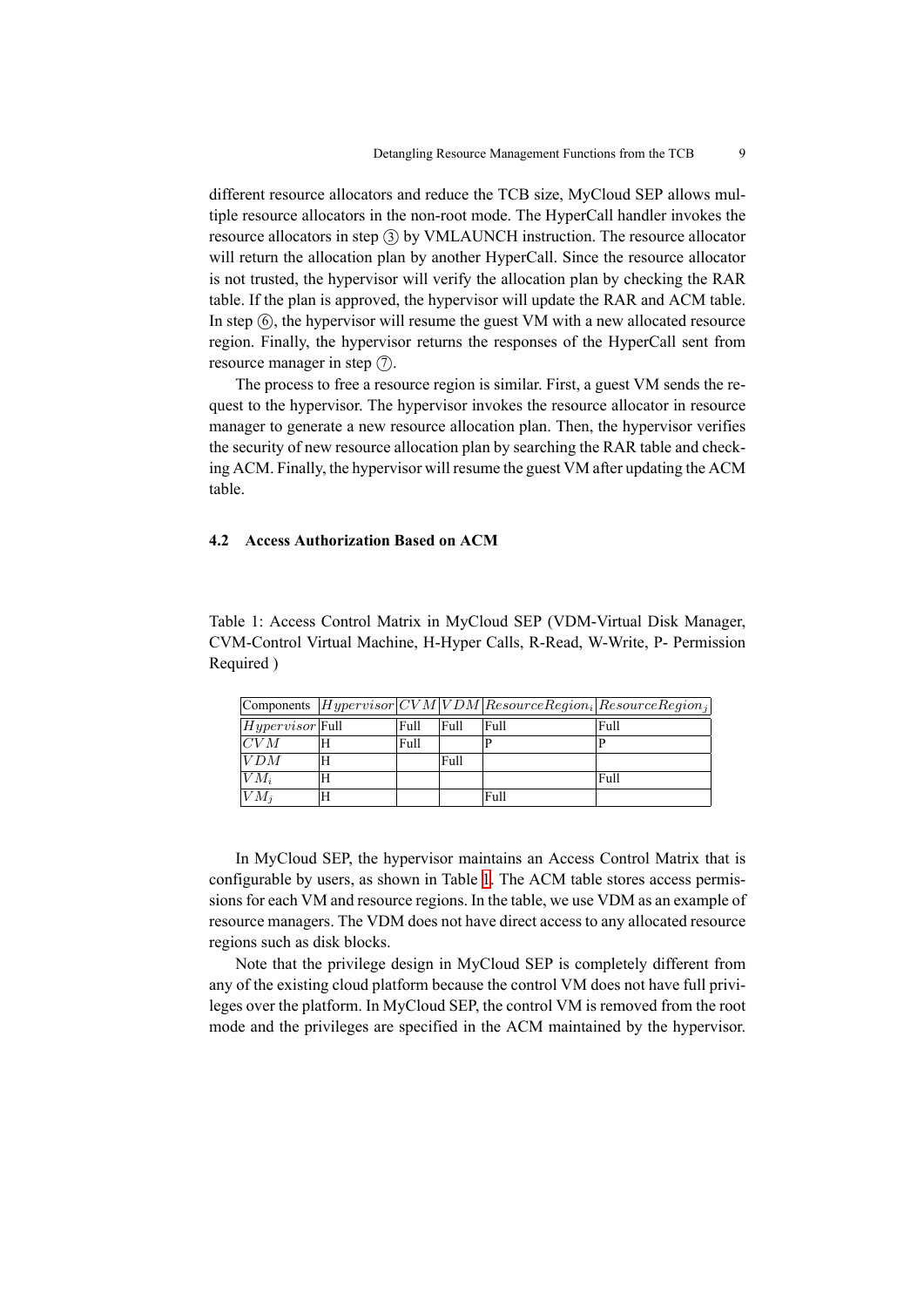The hypervisor relies on Intel Extended Page Table (EPT) technology to intercept CPU memory accesses. We use Intel VT-d technology to isolate IOMMU memory accesses. Besides, the hypervisor will also check ACM table when allocating devices.

As shown in Table 1, only the hypervisor has accesses to all resources in the platform. The control VM has the same privilege level as guest VMs. It can only access resources assigned to the cloud administrator. If the cloud administrator needs to access users resources, it needs to be authorized by users through hypercalls of ACM configuration. V[DM](#page-8-0) is responsible to provide device emulator and transfer data between SATA disks and guest VMs. Therefore, VDM has no permissions to access VMs memory. But the hypervisor provides a secure mechanism to verify the activities of VDM. The details will be explained in section 4.4.

#### **4.3 Case Study: Disk Management**

Figure 2 shows how to manage virtual disk in MyCloud SEP. The control VM accesses the virtual disks in the same way as guest VMs because it is running in the non-root mode. When the control VM or guest VMs boot, any device initialization in guest VMs or control VM will be trapped into the hypervisor, then handled by a device [em](#page-5-0)ulator. In the initialization stage, the guest OS will request device information such as *device ID, mentor ID, Base Address etc,.* The device emulator will offer virtualized device information to enable a guest OS to complete initialization.

In order to protect disk allocation information, the hypervisor in MyCloud SEP will employ a linear mapping from a logical disk space to a physical disk space. Figure 4 shows how the physical disk blocks are mapped to virtual disks. The linear mapping function calculates the address of a physical disk block by thr[ee](#page-9-0) parameters: cylinder number, sector number, and head number. We place the virtual disks in similar size into the same physical disk in order to reduce the number of fragments. If the users try to expand the size of virtual disks, the hypervisor can migrate it into other physical disks or servers. The linear mapping is protected in the hypervisor.

<span id="page-9-0"></span>

Fig. 4: Physical disk assignment.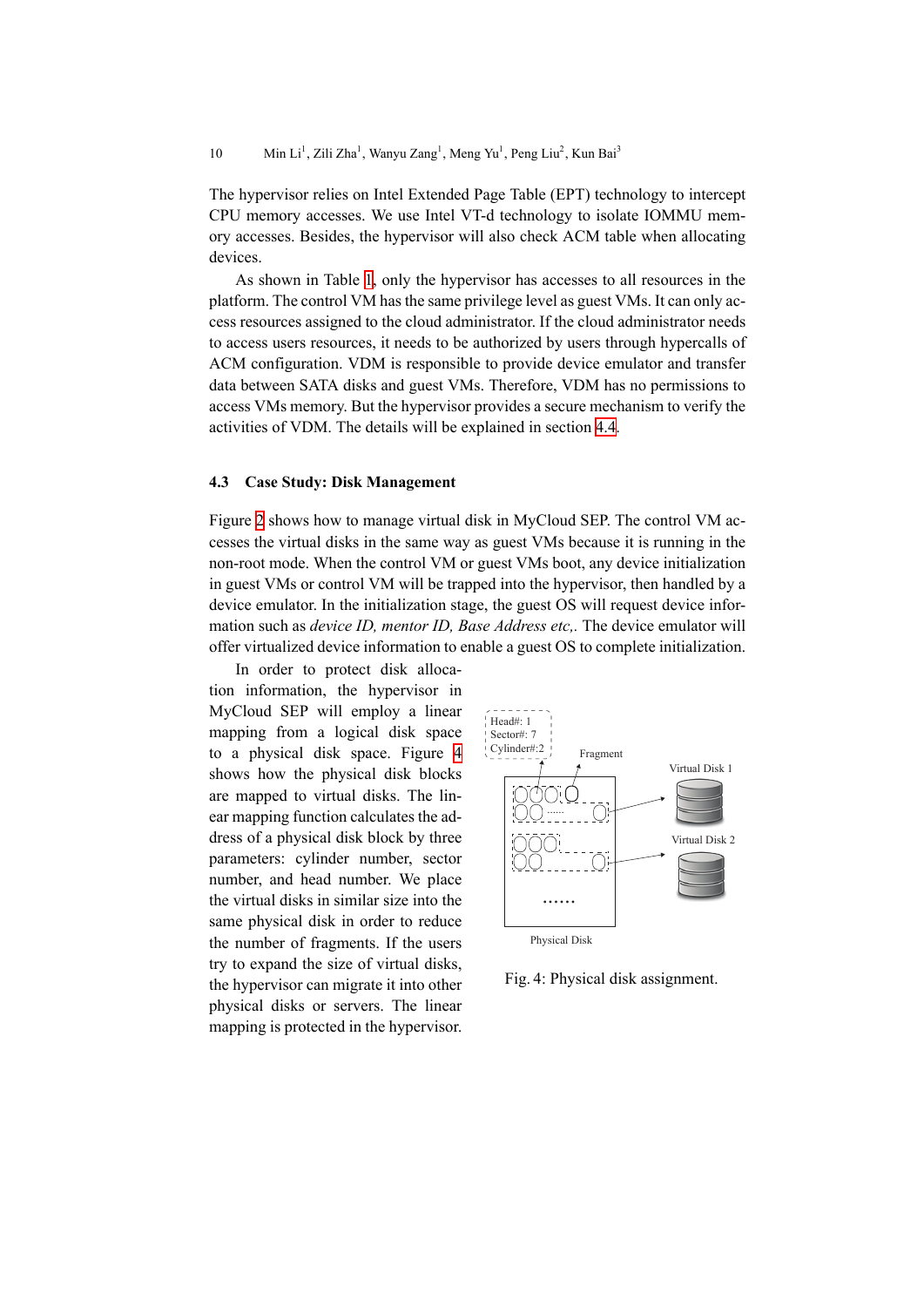According to Intel AHCI 1.3 specification [39], the AHCI works as an interface between OS and SATA disks. The hypervisor can detect AHCI information throughout PCI configuration space (0xcf8 and 0xcfc). Afterwards, the hypervisor will store device allocation information in RAR table such as base address, AHCI specific I/O port and registers. etc.. When a gues[t VM](#page-17-21) applies for new virtual disks, the hypervisor will invoke the resource allocator in VDM. The VDM designs which part of physical disk can be used for virtual disk volume. The hypervisor checks the ACM table and verifies if the physical disk blocks have already been allocated. Finally, the hypervisor updates the ACM table.

#### **4.4 Hypervisor Processing of disk I/Os**

<span id="page-10-0"></span>

Fig. 5: Workflow of read/write operation.

MyCloud SEP implements disk emulator based on Intel ATA AHCI 1.3 Specification [39]. In essential, the Advanced Host Controller Interface (AHCI) encompasses a PCI device, then the AHCI Host Bus Adapter is constructed by a PCI header and PCI Capabilities. In the initialization step, guest VMs will try to access to PCI Configuration Space by I/O port *0xcf8 and 0xcfc*. As shown in Figure 1, when gu[est](#page-17-21) VMs try to detect PCI Configuration Space, a VMEXIT will be triggered and the hypervisor will transfer the I/O command to device emulator in VDM.

Figure 5 shows how a guest VM executes a write() function. When an application in the guest VM sends a disk write request to OS kernel, the kernel w[ill](#page-4-0) process it and issue a series of I/O commands to configure and transfer data with AHCI HBA. The hypervisor can intercept the commands when the guest kernel or driver sen[ds](#page-10-0) the commands to the I/O ports specified in AHCI 1.3. The hypervisor will verify if the trapped I/O commands meet the requirement of AHCI. The hypervisor will also check the ACM table for permissions. After that, the hypervisor will trigger the VDM and deliver the command to the device emulator. The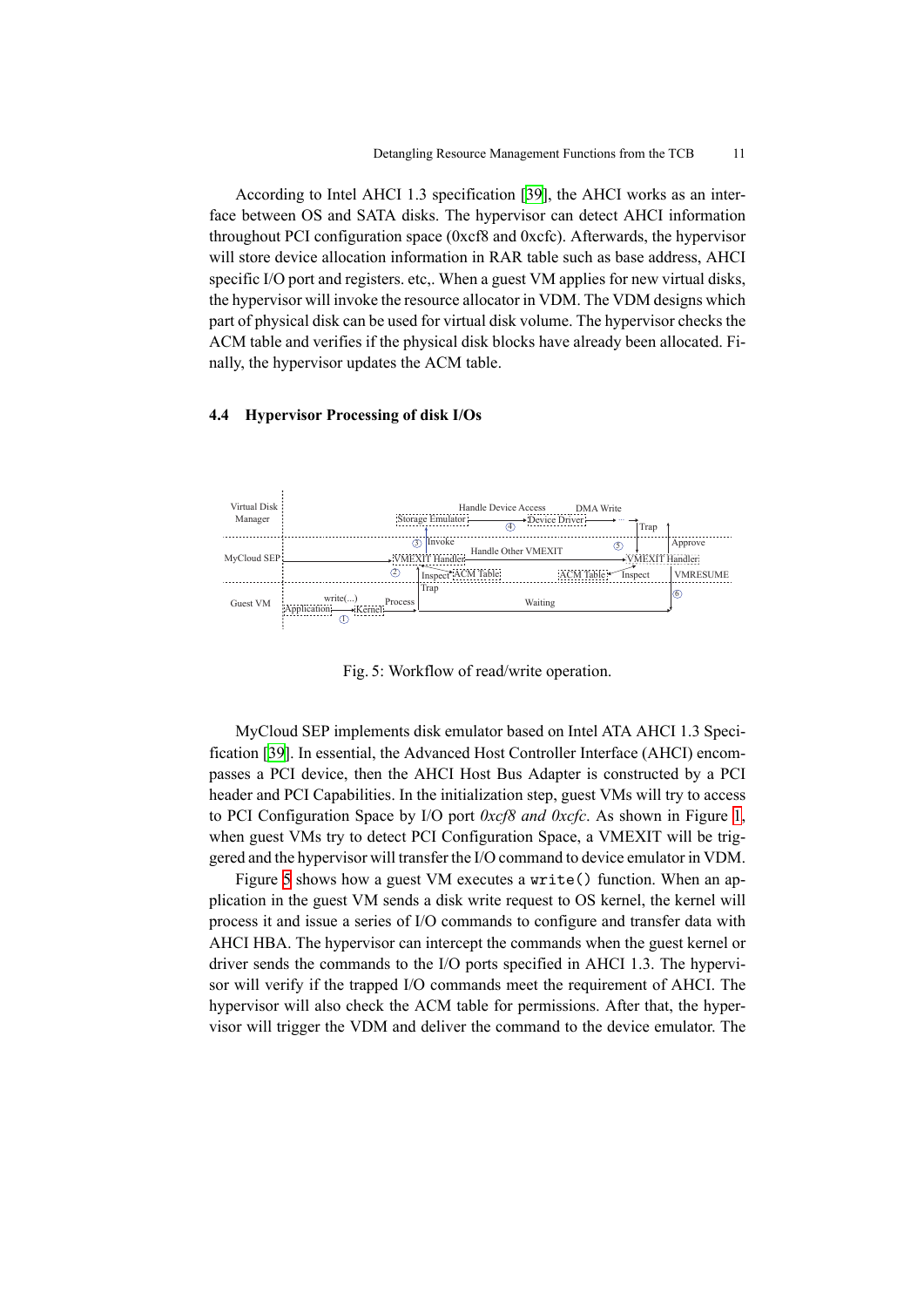VDM handles the commands and calls physical disk drivers to execute the I/O write operation.

The VDM needs to access guest memory in order to transfer data from memory to disk. If the trapped I/O command indicates the disk is ready to transfer data, the hypervisor will assign the physical disk to the VDM using Intel VT-d technology [41]. To prohibit VDM from visiting memory space assigned to other VMs, MyCloud SEP configures IOMMU DMA remapping hardware and specifies the memory space the VDM can access. If the VDM reads/writes other memory space, the hypervisor will receive a VMEXIT.

To prevent VDM drivers from reconfiguring the device via I/O command, the hypervisor stores the resource region information when users send I/O commands to prepare disk operations. If the access is out of the scope of users-specified resourced region, the hypervisor will block the command. After VDM finishes the write operation, hypervisor resumes the guest VM.

# **4.5 Memory Isolation**



Fig. 6: Device and VM isolation in MyCloud SEP.

Figure 6 shows the isolated memory between VMs, device and hypervisor owned space. The memory isolation is implemented as follows: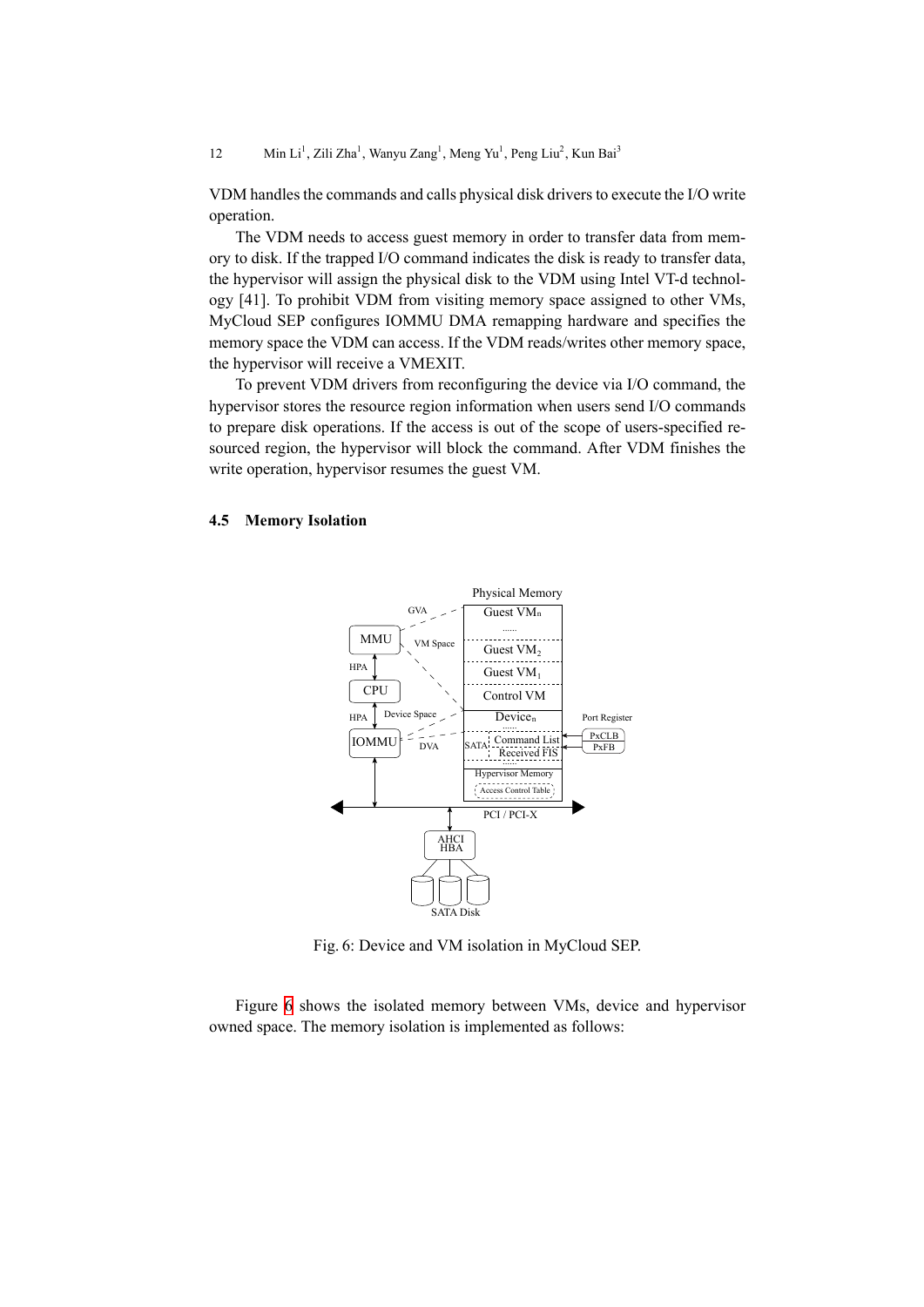*MMU Access Isolation* In order to isolate the memory space when the applications or kernel in the guest VMs try to access the data or instructions in memory, My-Cloud SEP relies on Intel Extended Page Table (EPT) technology. The hypervisor will configure a 4-layer EPT table before users crate a guest VM. *EPT base pointer* in VMCS is set to record the entry address of EPT table. When a memory translation is requested by applications or kernel in the guest VM, Memory Management Unite (MMU) will walk the EPT table and translate the Guest Virtual Address (GVA) to Physical Host Address (PHA). Since there is no overlapped host physical memory space in EPT table, any guest VM cannot access the memory space assigned to other VMs. If a guest VM wish to share memory with the control VM, it should send the request to the hypervisor via a HyperCall. Next, the hyeprvisor will first verify the request, then revise the ACM table and EPT in order to make the memory space "visible" to the control VM.

*IOMMU Access Isolation* Most of device transmit data via DMA access and IOMMU is responsible for translating device virtual memory address to physical memory address. To isolate the DMA access made by physical device, MyCloud SEP implements Intel Virtualization Technology for Directed I/O [40]. Before disks execute DMA access, the hypervisor will set up Context-Entry Table (CET) in IOMMU to implement DMA Remapping. The CET table is indexed by {*PCI bus, device# and function#*} to find the address of translation table. The hypervisor builds Multi-Level Page Table in hypervisor's memory to translate De[vice](#page-17-22) Virtual Address (DVA) to Physical Host Address (PHA). Although the CPU cannot control the DMA access, IOMMU can trap the address translation and report DMA remapping faults if disks access the memory assigned to other devices. In general, the DMA Remapping and IOMMU configuration can also assign other peripheral devices (network card) to guest VMs and control the memory space that the device can visit. In our prototype, we implement the IOMMU access isolation for SATA disks.

*Resource Allocation Recorder Isolation* MyCloud SEP also protects I/O related space, such as memory mapped I/O space (MMIO), PCI device configuration space and system register (MSR) mapped space. MMIO space is used to store I/O command and data for each device. The entry address and I/O port assigned for each device are basically specified by device mentor. In MyCloud SEP, we protect the MMIO space for AHCI and SATA disks. Based on AHCI specification 1.3, the most data and I/O commands are stored in two structures: Command List and Received FIS. The entry point for Command List and Received FIS is specified at chipset register PXCLB and PxFB. The hypervisor specifies the memory space for those structures by setting up the port register: PxCLB and PxFB. In order to protect PCI configuration space, the hypervisor will detect base address for each PCI devices via I/O port (0xcfc and 0xcf8), then set those space only "visible" to hypervisor.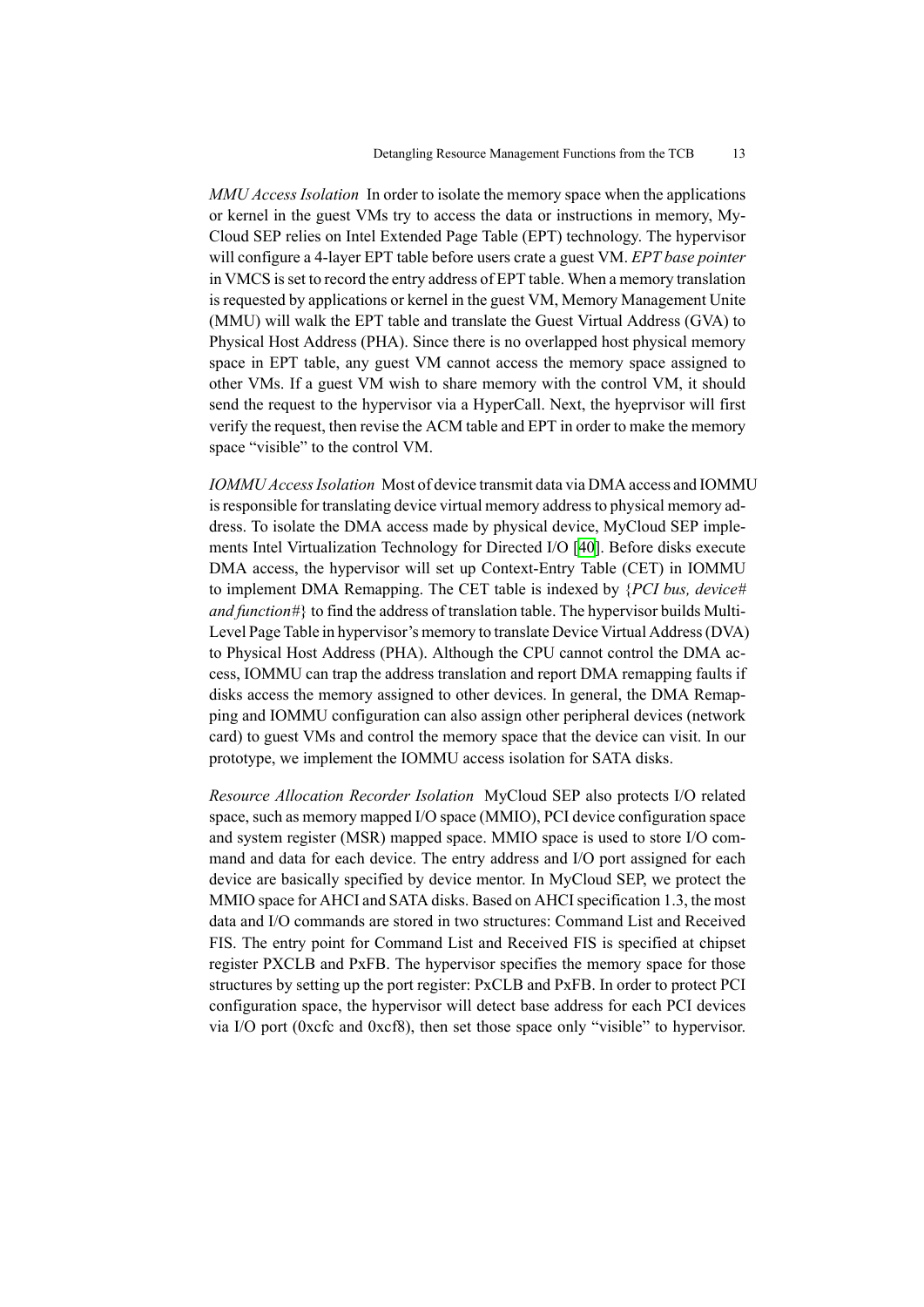14 Min Li<sup>1</sup>, Zili Zha<sup>1</sup>, Wanyu Zang<sup>1</sup>, Meng Yu<sup>1</sup>, Peng Liu<sup>2</sup>, Kun Bai<sup>3</sup>

To verify the memory and disk access, the hypervisor should store ACM table and a liner mapping that translates 3-dimension logical disk volume to physical disk volume.

# **5 Evaluation**

Our evaluation test is built on a hardware platform that includes an Intel i7 2600 SEPcessor (with both Vt-x and Vt-d) running at 3.3Ghz, an Intel DQ67SW Motherboard, 4 GB RAM and 1 TB SATA HDD. The guest VM is Ubuntu 10.04 LTS with linux kernel 2.6.32.

# **5.1 Disk Operation Performance**

<span id="page-13-0"></span>

Fig. 7: Number of VMEXITs for Disk Operations

<span id="page-13-1"></span>

Fig. 8: Time Consumption for Disk Operations

To evaluate the performance of disk I/O operations in MyCloud SEP, we counted the number of VMEXITs and the time used for creating a 1GB blank file in a guest VM.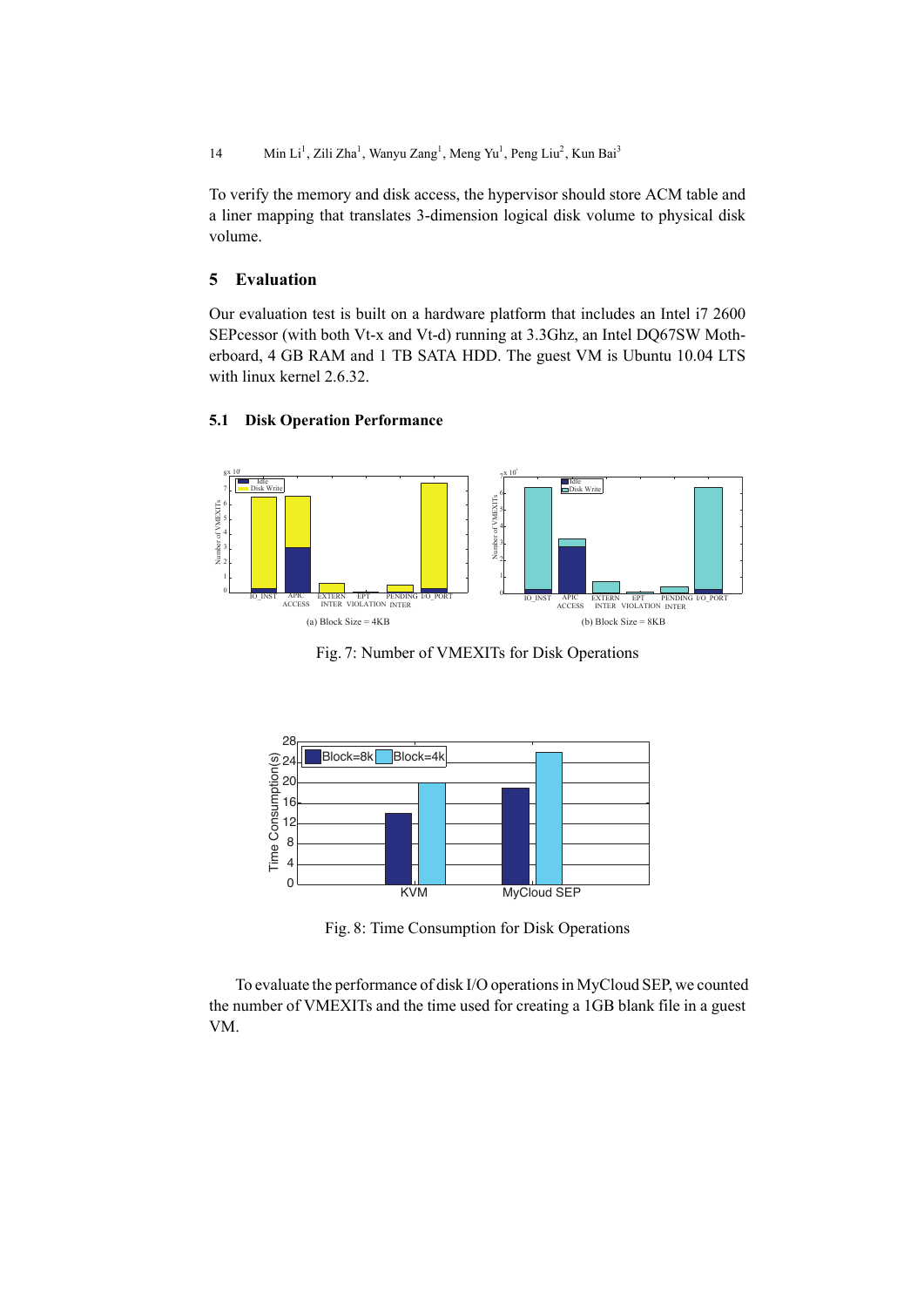Figure 7 shows the types and the corresponding numbers of VMEXITs for creating the file with 4KB and 8KB block size. The figure presents the number of VMEXITs generated when the guest VM is at idle or disk write status. To create a 1GB file, t[he](#page-13-0) guest VM will introduce around  $2 \times 10^5$  VMEXITS with 4KB block, and  $1.38 \times 10^5$  VMEXITS with 8KB block. Though the number of VMEXITS looks huge, the corresponding extra overhead compared with KVM, such as time consumption (less than 6s more on 4KB block and 5s more on 8KB block, see Figure 8), is acceptable.

Figure 8 shows the time used for creating the 1GB file on KVM and MyCloud SEP platforms. We set the block size as 4KB and 8KB. In either case, MyCloud SEP takes 20% more time than KVM, because the disk I/O operations will be trapped into hy[pe](#page-13-1)rvisor and examined against ACM in it. According to our evaluation, the bigger the [blo](#page-13-1)ck size is, the less VMEXITs will be generated. The time consumption with 8KB block size is less than that of 4 KB block size.

#### **6 Discussion**

In MyCloud SEP design, the ACM is fully protected by the hypervisor. The hypervisor identifies any HyperCall that requests to change to or read from the ACM. A VM is allowed to only read or modify its own element in the ACM table. Any attempt to read or modify the ACM other than its own element will be detected and prohibited by the hypervisor.

#### **6.1 External Attacks**

The external attacks come from guest VMs, targeting at the hypervisor, through the hypervisor interfaces. In MyCloud SEP, device drivers, device emulator and the control VM are not part of the TCB. Compromising a guest VM or a malicious software component out of the hypervisor does not gain access to any other guest VMs since the ACM is maintained and enforced by the hypervisor. For example, in MyCloud SEP, the control VM is moved to non-root mode and monitored by the hypervisor. The disk space and memory space between guest VMs and the control VM are isolated and protected by the ACM in hypervisor. Any access from the control VM violating the access control rule in ACM will be prohibited by the hypervisor. Therefore, the attacker cannot exploit cloud tenant's private data by comprising the control VM. The same protection goes with disk drivers and device emulator. The disk drivers are in the VDM, the control VM cannot directly send malicious I/O commands or interrupts to access guest VMs.

The attackers cannot breach users privacy through PCI devices either. My-Cloud SEP isolates the device memory from guest memory, therefore, any mali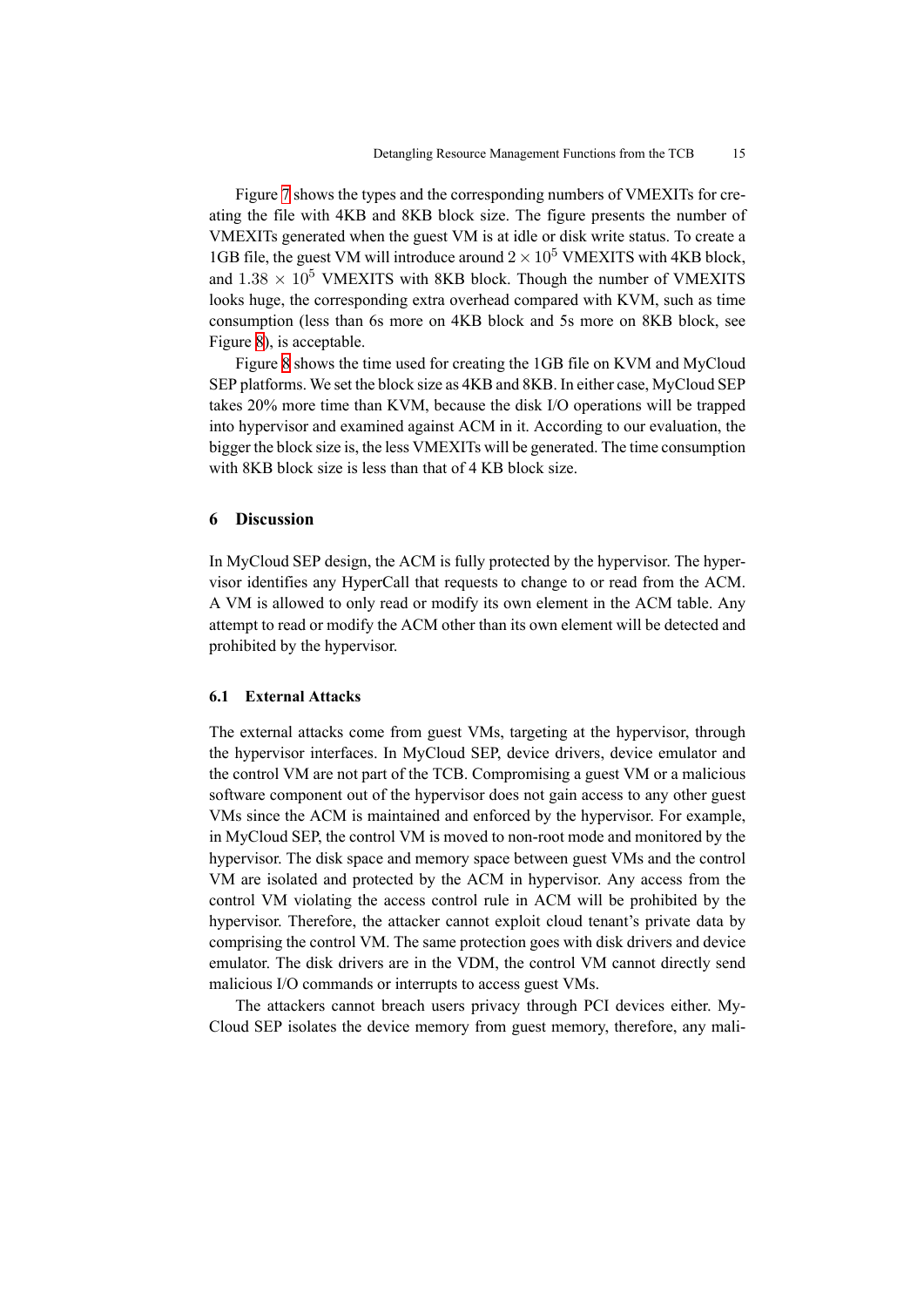16 Min Li<sup>1</sup>, Zili Zha<sup>1</sup>, Wanyu Zang<sup>1</sup>, Meng Yu<sup>1</sup>, Peng Liu<sup>2</sup>, Kun Bai<sup>3</sup>

cious DMA access will be prohibited by the hypervisor. The hypervisor first identifies all PCI devices at initialization process. Then, the hypervisor records MMIO and PCI Configuration space for each device in order to prevent the attackers from overlapping the device memory to disclose users' private data.

# **6.2 Insider Attacks**

In MyCloud SEP design, any privileged instructions executed in the control VM or other guest VMs will be trapped into the hypervisor for security check. The memory space of VMs is isolated from each other, so a malicious guest VM cannot access other VMs' space. Also, in MyCloud SEP, a malicious cloud administrator cannot access a guest VM space unless the guest VM explicitly grants the access through the ACM configuration. Thus, a malicious cloud administrator cannot gain control over guest VMs either.

#### **6.3 More about the disk management**

In current design, the virtual disk manager in MyCloud SEP does not utilize popular file systems like Linux extfs for higher level management. The fundamental reason is that the disk access information trapped by the hypervisor are physical disks locations indicated by cylinder number, head number, and track number. The hypervisor level information is different from the file system abstraction like inode for a file. There is no simple way using affordable size of codes to map from inode to disk blocks in the hypervisor.

Therefore, in MyCloud SEP design, we deploy a resource allocation tool, virtual disk manager, in a Linux VM, rather than using Linux file systems directly. The resource allocation tool maps resource regions to device files. Note that malicious resource allocation does not breach user's privacy. For example, allocating the same disk block to multiple VMs are monitored and prohibited by the hypervisor.

# **7 Conclusion**

In this paper, we described a new architecture, MyCloud SEP, to separate resource allocation and management from the hypervisor. While providing flexibility of plugging-in resource management modules, the TCB size of virtualization platform is significantly reduced compared with commercial hypervisors. In our design, the hypervisor runs security check against an ACM for the resource manager, control VM, and guest VMs in the processor non-root mode. As the results, guest VMs' privacy is protected. Functionality and security check are also separated. Using virtual disk manager as an example, we implement a prototype on x86 architecture. The performance evaluation shows acceptable overheads of MyCloud SEP.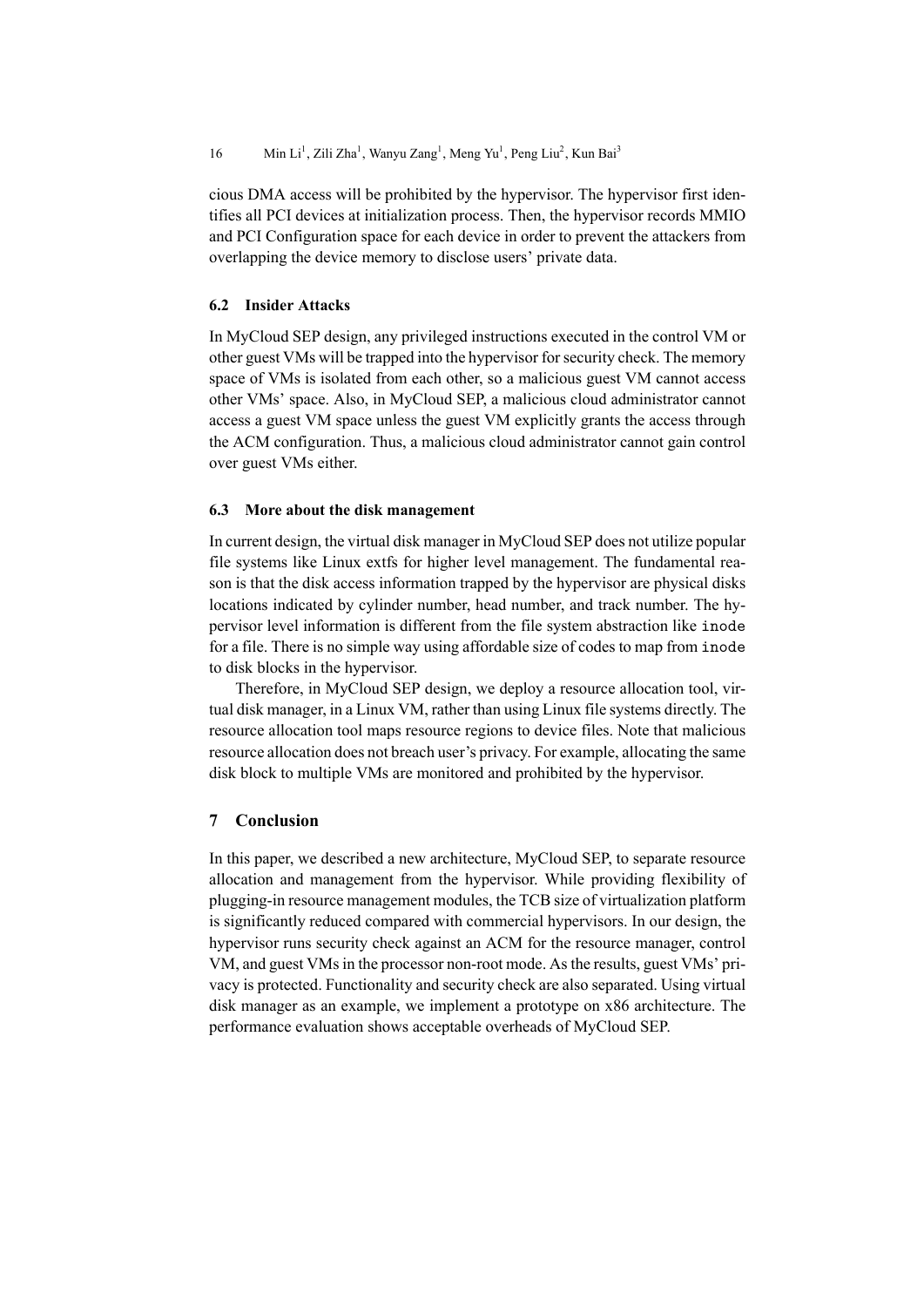*Ackknowledgement* We thank all reviewers for their insightful comments. Meng Yu was supported by NSF CNS-1100221 and NSF IIP-1342664. Peng Liu was supported by ARO W911NF-09-1-0525, NSF CNS-1223710, ARO W911NF-13- 1-0421, and AFOSR W911NF1210055.

#### **References**

- 1. Forbes: PRISM Projected To Cost U.S. Cloud Market \$35B. http://www.forbes.com/sites/louiscolumbus/2013/08/08/ prism-projected-to-cost-u-s-cloud-computing-industry-35b
- 2. Xen: http://www.xen.org/
- <span id="page-16-0"></span>3. KVM: http://www.linux-kvm.org/
- 4. Amazon Inc.: Amazon EC2. http://aws.amazon.com/ec2/.
- <span id="page-16-1"></span>5. [Butt, S., Lagar-Cavilla, H.A., Srivastava, A., Ganapathy, V.: Self-service](http://www.forbes.com/sites/louiscolumbus/2013/08/08/prism-projected-to-cost-u-s-cloud-computing-industry-35b) cloud computing. In: [Proceedings of the 2012 ACM conference on Computer and communications s](http://www.forbes.com/sites/louiscolumbus/2013/08/08/prism-projected-to-cost-u-s-cloud-computing-industry-35b)ecurity. CCS '12, New York, NY, USA, ACM (2012) 253–264
- <span id="page-16-4"></span><span id="page-16-3"></span><span id="page-16-2"></span>6. Li, M., Zang, W., Bai, K., Yu, M., Liu, P.: Mycloud: Supporting user-configured privacy protection in cloud computing.I[n: Proceedings of the 29th Annual C](http://aws.amazon.com/ec2/)omputer Security Applications Conference. ACSAC '13, New York, NY, USA, ACM (2013) 59–68
- <span id="page-16-5"></span>7. Murray, D., Milos, G., Hand, S.: Improving xen security through disaggregation. In: Proceedings of the fourth ACM SIGPLAN/SIGOPS international conference on Virtual execution environments, ACM (2008) 151–160
- 8. Pan, W., Zhang, Y., Yu, M., Jing, J.: Improving virtualization security by splitting hypervisor into smaller components. In Cuppens-Boulahia, N., Cuppens, F., Garcia-Alfaro, J., eds.: Data and Applications Security and Privacy XXVI. Volume 7371 of Lecture Notes in Computer Science. Springer Berlin Heidelberg (2012) 298–313
- <span id="page-16-6"></span>9. Zhang, F., Chen, J., Chen, H., Zang, B.: Cloudvisor: Retrofitting protection of virtual machines in multi-tenant cloud with nested virtualization. In: Proceedings of the Twenty-Third ACM Symposium on Operating Systems Principles, ACM (2011) 203–216
- 10. Williams, D., Jamjoom, H., Weatherspoon, H.: The xen-blanket: virtualize once, run everywhere. ACM EuroSys (2012)
- <span id="page-16-7"></span>11. Ben-Yehuda, M., Day, M., Dubitzky, Z., Factor, M., Har'El, N., Gordon, A., Liguori, A., Wasserman, O., Yassour, B.: The turtles project: Design and implementation of nested virtualization. In: Proceedings of the 9th USENIX conference on Operating systems design and implementation, USENIX Association (2010) 1–6
- <span id="page-16-9"></span><span id="page-16-8"></span>12. Kauer, B., Verissimo, P., Bessani, A.: Recursive virtual machines for advanced security mechanisms. In: Dependable Systems and Networks Workshops (DSN-W), 2011 IEEE/IFIP 41st International Conference on, IEEE (2011) 117–122
- <span id="page-16-10"></span>13. Steinberg, U., Kauer, B.: Nova: a microhypervisor-based secure virtualization architecture. In: Proceedings of the 5th European conference on Computer systems. EuroSys '10, New York, NY, USA, ACM (2010) 209–222
- 14. Heiser, G., Uhlig, V., LeVasseur, J.: Are virtual-machine monitors microkernels done right? SIGOPS Oper. Syst. Rev. **40**(1) (January 2006) 95–99
- <span id="page-16-11"></span>15. Keller, E., Szefer, J., Rexford, J., Lee, R.: Nohype: virtualized cloud infrastructure without the virtualization. In: ACM SIGARCH Computer Architecture News. Volume 38., ACM (2010) 350–361
- <span id="page-16-14"></span><span id="page-16-13"></span><span id="page-16-12"></span>16. Szefer, J., Keller, E., Lee, R., Rexford, J.: Eliminating the hypervisor attack surface for a more secure cloud. In: Proceedings of the 18th ACM conference on Computer and communications security, ACM (2011) 401–412